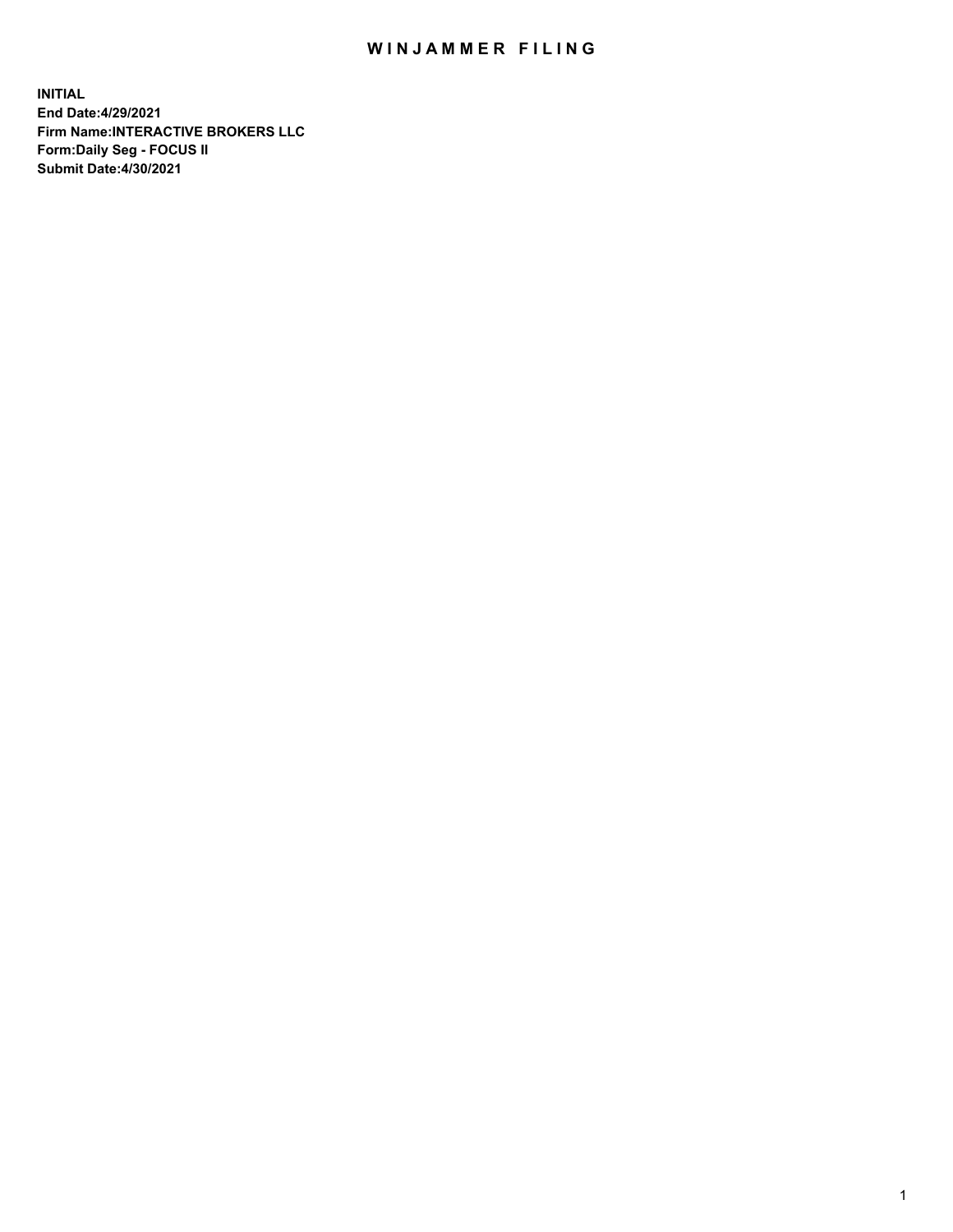**INITIAL End Date:4/29/2021 Firm Name:INTERACTIVE BROKERS LLC Form:Daily Seg - FOCUS II Submit Date:4/30/2021 Daily Segregation - Cover Page**

| Name of Company                                                                                                                                                                                                                                                                                                                | <b>INTERACTIVE BROKERS LLC</b>                                           |  |
|--------------------------------------------------------------------------------------------------------------------------------------------------------------------------------------------------------------------------------------------------------------------------------------------------------------------------------|--------------------------------------------------------------------------|--|
| <b>Contact Name</b>                                                                                                                                                                                                                                                                                                            | James Menicucci                                                          |  |
| <b>Contact Phone Number</b>                                                                                                                                                                                                                                                                                                    | 203-618-8085                                                             |  |
| <b>Contact Email Address</b>                                                                                                                                                                                                                                                                                                   | jmenicucci@interactivebrokers.c<br>om                                    |  |
| FCM's Customer Segregated Funds Residual Interest Target (choose one):<br>a. Minimum dollar amount: ; or<br>b. Minimum percentage of customer segregated funds required:% ; or<br>c. Dollar amount range between: and; or<br>d. Percentage range of customer segregated funds required between: % and %.                       | <u>0</u><br>0<br>155,000,000 245,000,000<br>0 <sub>0</sub>               |  |
| FCM's Customer Secured Amount Funds Residual Interest Target (choose one):<br>a. Minimum dollar amount: ; or<br>b. Minimum percentage of customer secured funds required:% ; or<br>c. Dollar amount range between: and; or<br>d. Percentage range of customer secured funds required between:% and%.                           | <u>0</u><br>$\overline{\mathbf{0}}$<br>80,000,000 120,000,000<br>00      |  |
| FCM's Cleared Swaps Customer Collateral Residual Interest Target (choose one):<br>a. Minimum dollar amount: ; or<br>b. Minimum percentage of cleared swaps customer collateral required:% ; or<br>c. Dollar amount range between: and; or<br>d. Percentage range of cleared swaps customer collateral required between:% and%. | <u>0</u><br>$\underline{\mathbf{0}}$<br>0 <sub>0</sub><br>0 <sub>0</sub> |  |

Attach supporting documents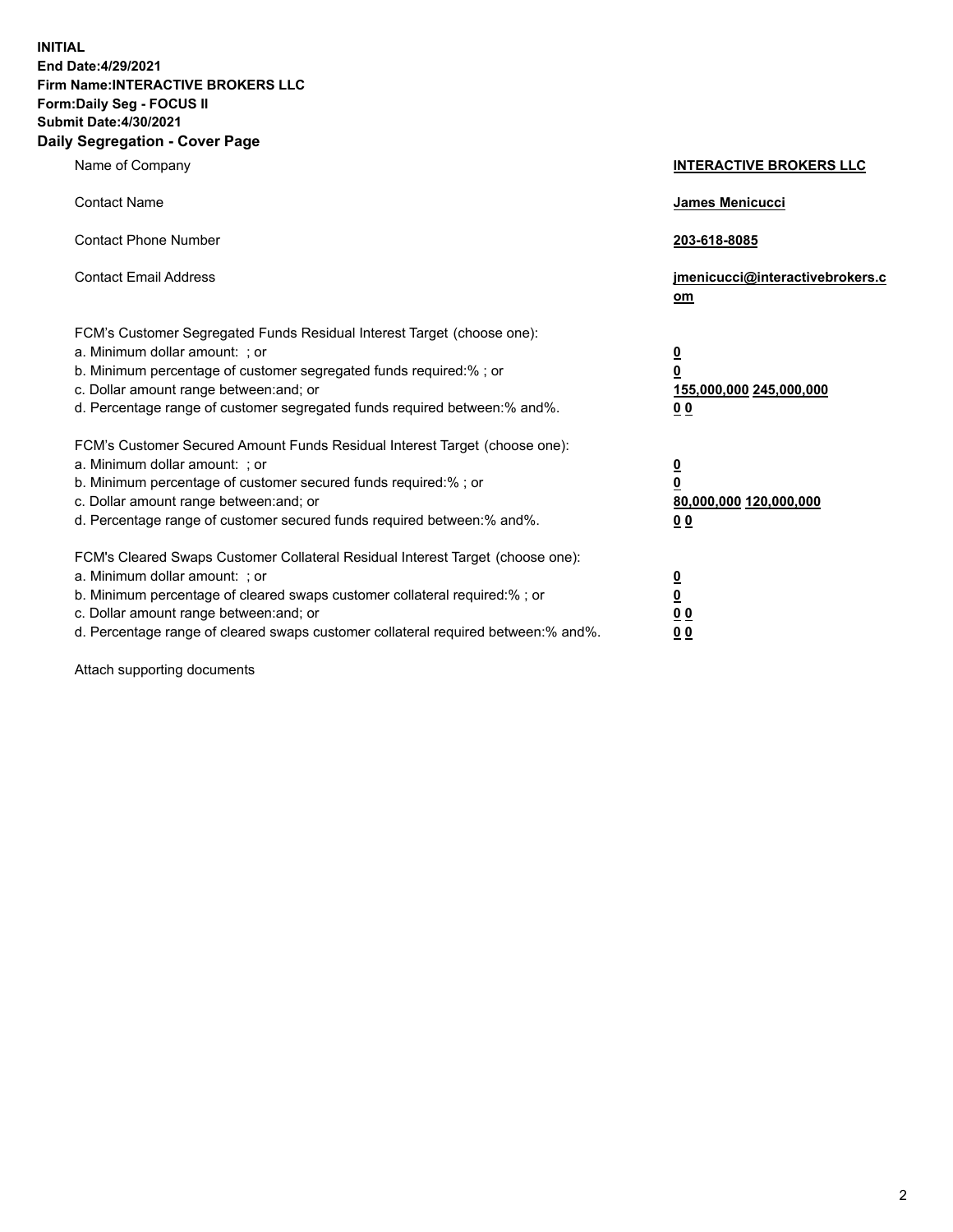**INITIAL End Date:4/29/2021 Firm Name:INTERACTIVE BROKERS LLC Form:Daily Seg - FOCUS II Submit Date:4/30/2021 Daily Segregation - Secured Amounts**

## Foreign Futures and Foreign Options Secured Amounts Amount required to be set aside pursuant to law, rule or regulation of a foreign government or a rule of a self-regulatory organization authorized thereunder **0** [7305] 1. Net ledger balance - Foreign Futures and Foreign Option Trading - All Customers A. Cash **482,744,086** [7315] B. Securities (at market) **0** [7317] 2. Net unrealized profit (loss) in open futures contracts traded on a foreign board of trade **17,321,407** [7325] 3. Exchange traded options a. Market value of open option contracts purchased on a foreign board of trade **95,310** [7335] b. Market value of open contracts granted (sold) on a foreign board of trade **-5,623** [7337] 4. Net equity (deficit) (add lines 1. 2. and 3.) **500,155,180** [7345] 5. Account liquidating to a deficit and account with a debit balances - gross amount **5,031** [7351] Less: amount offset by customer owned securities **0** [7352] **5,031** [7354] 6. Amount required to be set aside as the secured amount - Net Liquidating Equity Method (add lines 4 and 5) **500,160,211** [7355] 7. Greater of amount required to be set aside pursuant to foreign jurisdiction (above) or line 6. **500,160,211** [7360] FUNDS DEPOSITED IN SEPARATE REGULATION 30.7 ACCOUNTS 1. Cash in banks A. Banks located in the United States **58,730,526** [7500] B. Other banks qualified under Regulation 30.7 **0** [7520] **58,730,526** [7530] 2. Securities A. In safekeeping with banks located in the United States **300,000,000** [7540] B. In safekeeping with other banks qualified under Regulation 30.7 **0** [7560] **300,000,000** [7570] 3. Equities with registered futures commission merchants A. Cash **0** [7580] B. Securities **0** [7590] C. Unrealized gain (loss) on open futures contracts **0** [7600] D. Value of long option contracts **0** [7610] E. Value of short option contracts **0** [7615] **0** [7620] 4. Amounts held by clearing organizations of foreign boards of trade A. Cash **0** [7640] B. Securities **0** [7650] C. Amount due to (from) clearing organization - daily variation **0** [7660] D. Value of long option contracts **0** [7670] E. Value of short option contracts **0** [7675] **0** [7680] 5. Amounts held by members of foreign boards of trade A. Cash **248,822,828** [7700] B. Securities **0** [7710] C. Unrealized gain (loss) on open futures contracts **12,951,084** [7720] D. Value of long option contracts **95,310** [7730] E. Value of short option contracts **-5,623** [7735] **261,863,599** [7740] 6. Amounts with other depositories designated by a foreign board of trade **0** [7760] 7. Segregated funds on hand **0** [7765] 8. Total funds in separate section 30.7 accounts **620,594,125** [7770] 9. Excess (deficiency) Set Aside for Secured Amount (subtract line 7 Secured Statement Page 1 from Line 8) **120,433,914** [7380] 10. Management Target Amount for Excess funds in separate section 30.7 accounts **80,000,000** [7780] 11. Excess (deficiency) funds in separate 30.7 accounts over (under) Management Target **40,433,914** [7785]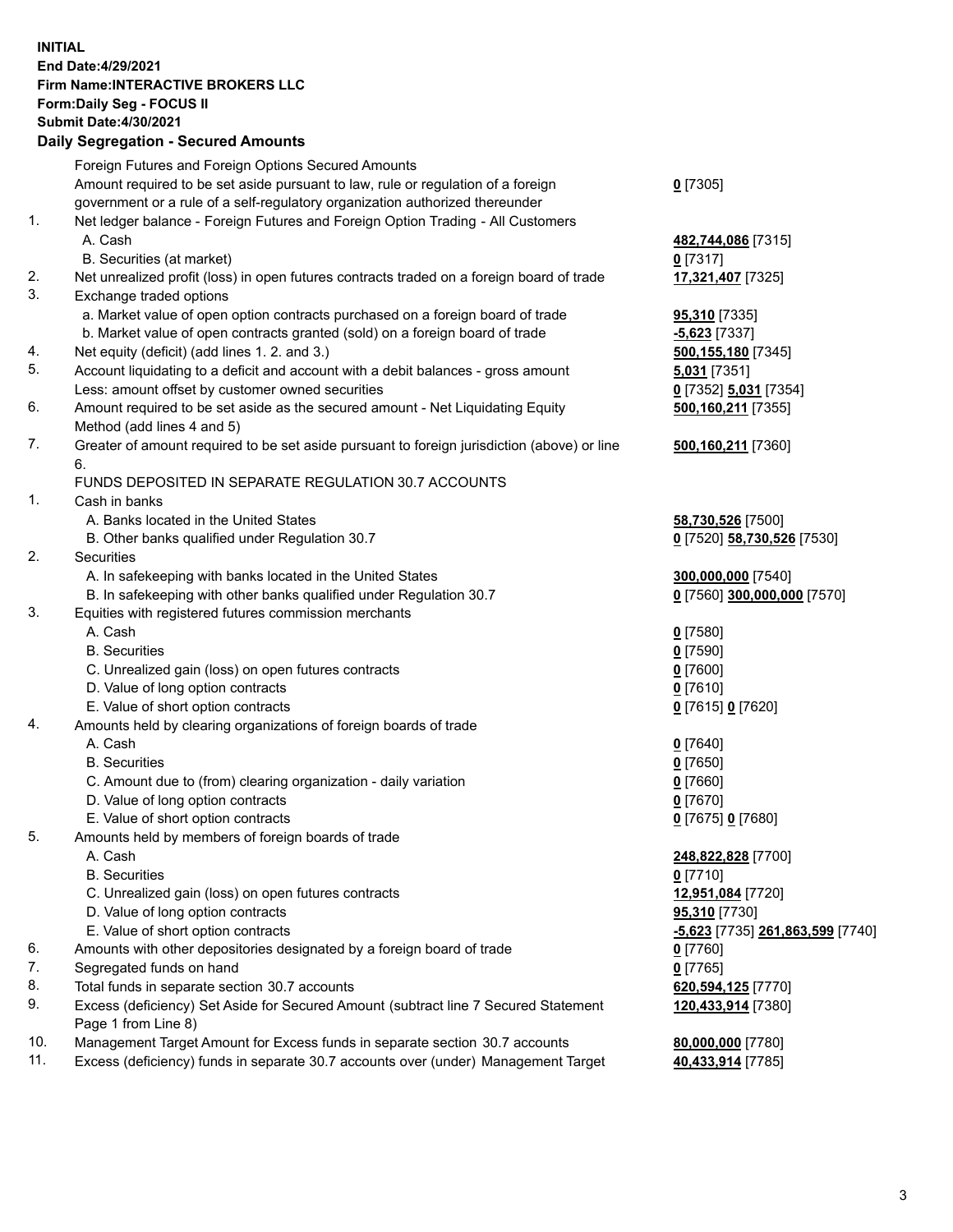**INITIAL End Date:4/29/2021 Firm Name:INTERACTIVE BROKERS LLC Form:Daily Seg - FOCUS II Submit Date:4/30/2021 Daily Segregation - Segregation Statement** SEGREGATION REQUIREMENTS(Section 4d(2) of the CEAct) 1. Net ledger balance A. Cash **6,481,226,317** [7010] B. Securities (at market) **0** [7020] 2. Net unrealized profit (loss) in open futures contracts traded on a contract market **212,561,155** [7030] 3. Exchange traded options A. Add market value of open option contracts purchased on a contract market **303,273,856** [7032] B. Deduct market value of open option contracts granted (sold) on a contract market **-246,564,215** [7033] 4. Net equity (deficit) (add lines 1, 2 and 3) **6,750,497,113** [7040] 5. Accounts liquidating to a deficit and accounts with debit balances - gross amount **1,310,369** [7045] Less: amount offset by customer securities **0** [7047] **1,310,369** [7050] 6. Amount required to be segregated (add lines 4 and 5) **6,751,807,482** [7060] FUNDS IN SEGREGATED ACCOUNTS 7. Deposited in segregated funds bank accounts A. Cash **1,294,535,366** [7070] B. Securities representing investments of customers' funds (at market) **3,250,000,000** [7080] C. Securities held for particular customers or option customers in lieu of cash (at market) **0** [7090] 8. Margins on deposit with derivatives clearing organizations of contract markets A. Cash **1,987,453,085** [7100] B. Securities representing investments of customers' funds (at market) **372,055,490** [7110] C. Securities held for particular customers or option customers in lieu of cash (at market) **0** [7120] 9. Net settlement from (to) derivatives clearing organizations of contract markets **4,263,243** [7130] 10. Exchange traded options A. Value of open long option contracts **303,142,884** [7132] B. Value of open short option contracts **-246,526,619** [7133] 11. Net equities with other FCMs A. Net liquidating equity **0** [7140] B. Securities representing investments of customers' funds (at market) **0** [7160] C. Securities held for particular customers or option customers in lieu of cash (at market) **0** [7170] 12. Segregated funds on hand **0** [7150] 13. Total amount in segregation (add lines 7 through 12) **6,964,923,449** [7180] 14. Excess (deficiency) funds in segregation (subtract line 6 from line 13) **213,115,967** [7190] 15. Management Target Amount for Excess funds in segregation **155,000,000** [7194] 16. Excess (deficiency) funds in segregation over (under) Management Target Amount **58,115,967** [7198]

Excess